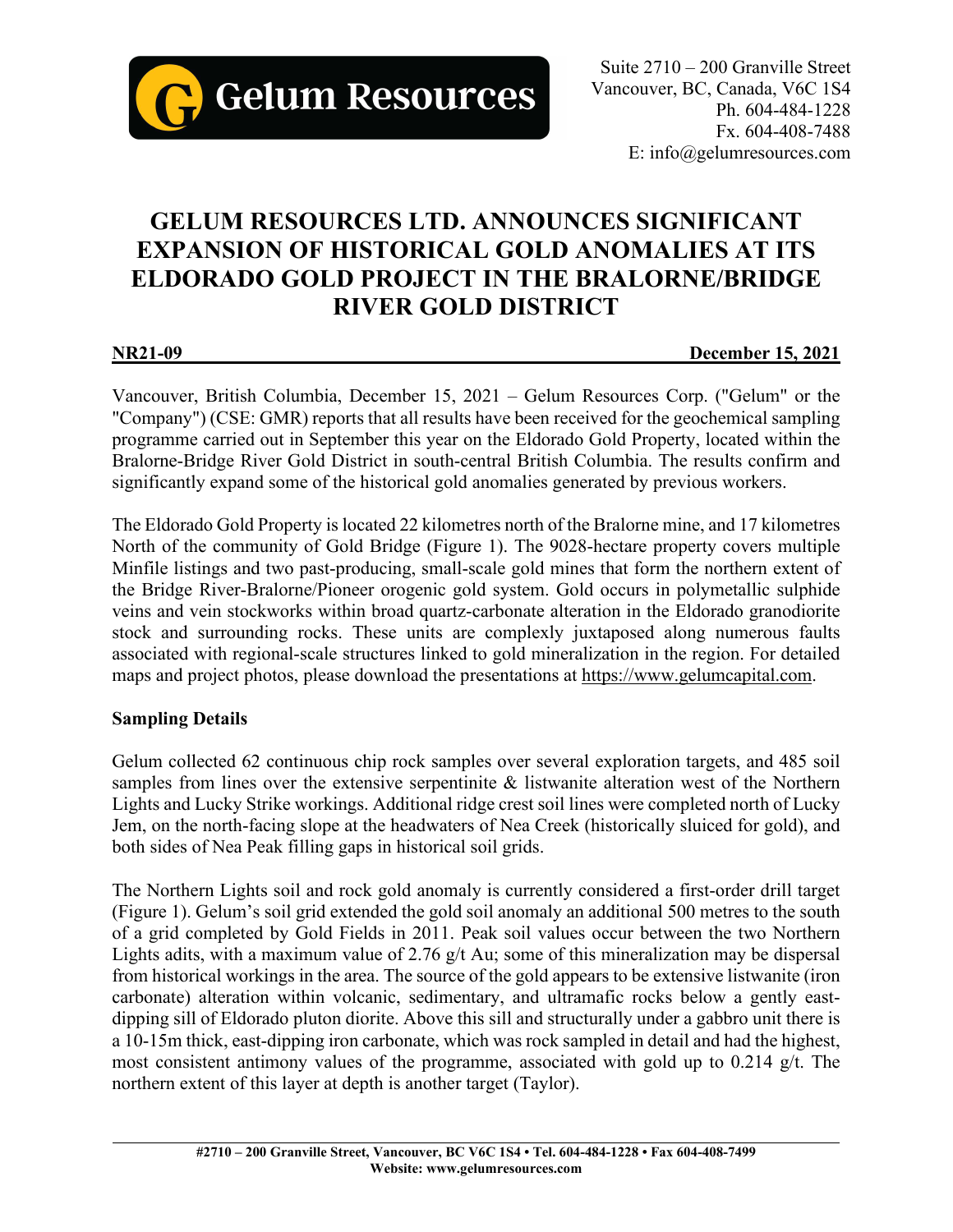

Figure 1. Location and access of the Eldorado property.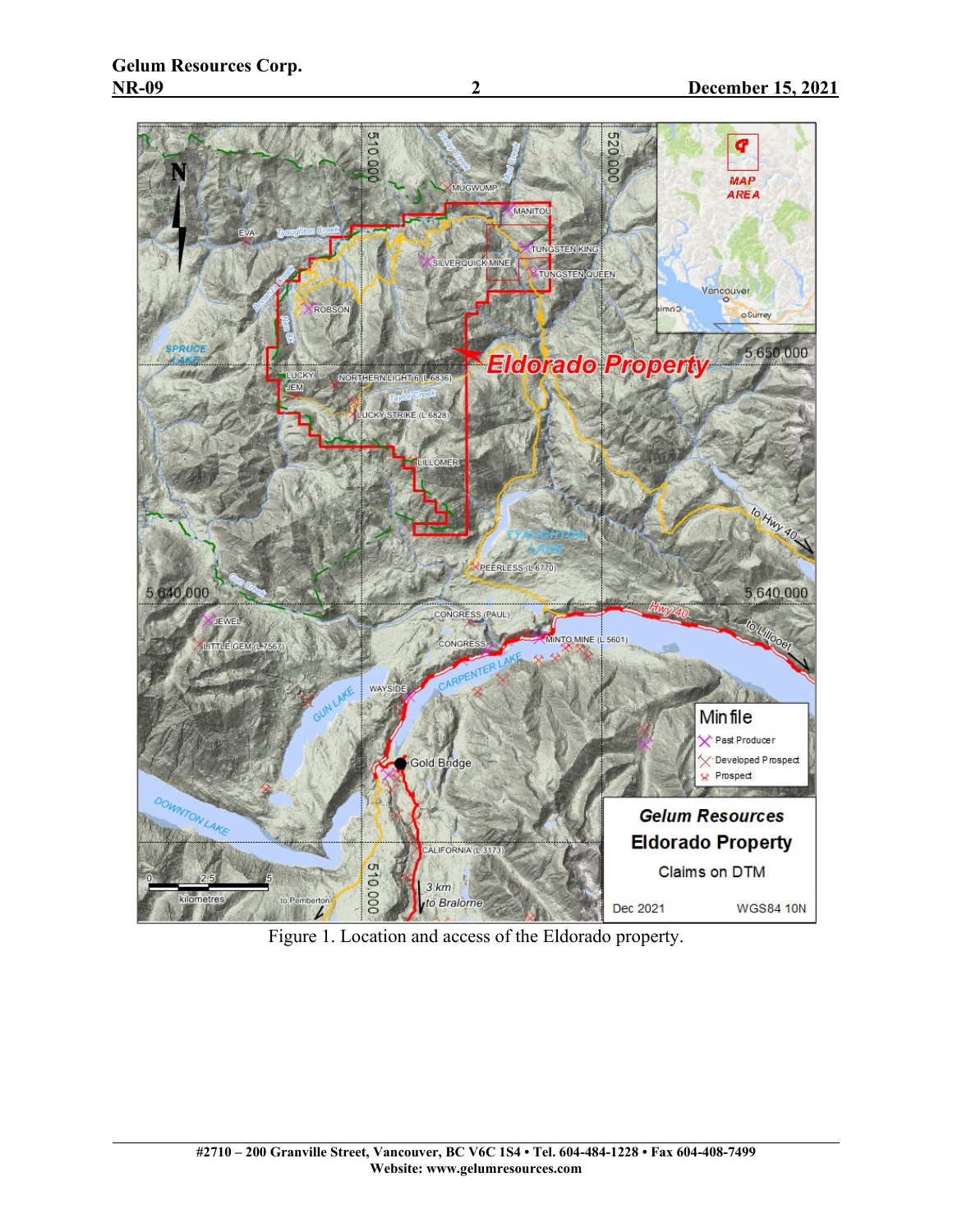

Figure 2. Gridded Gold in Soil – Northern Lights area

The rock sampling also focused on the extensive rock exposure in the north-facing cliff below Nea Peak, where east-dipping, closely spaced, 1-3m thick iron carbonate veins cut the Eldorado diorite. These units have variable gold values (many in the 0.1-0.2 g/t over 1-2m, the highest at 1.4 g/t over 3m), but more consistent arsenic and antimony values, which are pathfinder elements in the Bralorne area.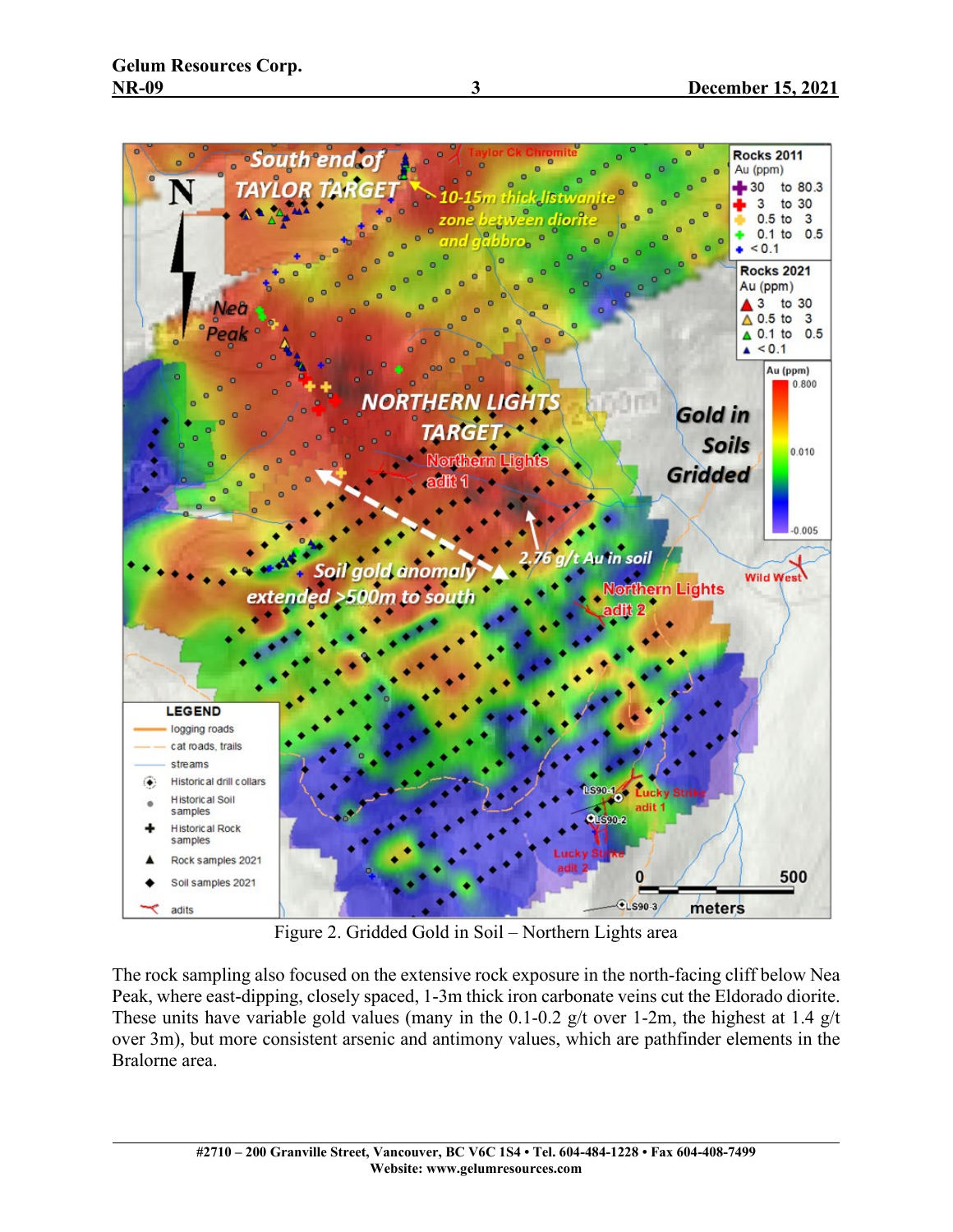## **Sampling and Assay Procedures; Quality Control and Quality Assurance**

Rock chips were collected by chip sampling outcrops across the structural grain in a continuous line, between 0.5m to 3m long; a single grab sample was collected from a prospect pit. Handheld GPS coordinates and digital photos were taken at each sample site and used to verify to the extent possible the assay results, sample locations and general geology. Four field duplicates were collected (about 1 in 20).

Soil samples were collected in grid at 50m interval along 100m spaced lines running SW to NE using a hand-held GPS for positional control. Several other 50m spaced samples were collected along ridges and spurs where thick talus made a grid impractical; one line runs parallel to the elevation contour in talus beneath inaccessible outcrops below Nea Peak. For quality assurance and control, duplicates and field blanks were inserted every 30 samples. No errors or anomalous results were noted.

Sample bags were stored in rice sacks, secured with zip ties, and delivered to MSA Labs in Langley, B.C. Rocks and soils received the same treatment: dry, crush 1 kg to 2mm, split 250g and pulverized to 85% passing 75 microns (code PRP-910). 34 elements were analyzed using the ICP-230 package, which includes 4-acid digestion of a 0.25g sample and ICP-ES finish. Gold was done by method FAS-111, in which a 30g sample is fire-assayed and finished with atomic absorption (AA) and, if overlimit, gravimetric.

*Readers are cautioned that surface sampling results reported here should be viewed primarily as a guidance for future exploration drilling. Surface sampling is prone to sampling bias and is not necessarily a reliable indicator of mineralization at depth. The qualified person for this release has not done sufficient work to independently verify the historical sampling results shown in Figure 2, but Gelum does consider them current and indicative of future results because they were collected and reviewed by a qualified person.*

## **Qualified Person**

John Drobe, P.Geo., a qualified person as defined by NI 43-101, has reviewed the scientific and technical information that forms the basis for this news release and has approved the disclosure herein. Mr. Drobe is not independent of the Company as he is a consultant of the Company.

## **About Gelum Resources Corp.**

Gelum Resources is a company led by seasoned management in the mining and financial sectors. The Company's objective is the discovery of a multi-million oz. economic gold deposit in the Bralorne-Bridge River gold district located some 190 kilometers north of Vancouver and 74 km northwest of the town of Lillooet, B.C. This objective is made possible through the Company's acquisition of 26 mineral claims with a total area of 9028 hectares located in the Bralorne-Bridge River Gold District, which was host to one of the highest-grade, longest-producing minesin British Columbia. Management is proud to have developed an excellent working relationship with the Bridge River Indian Band (Xwísten) who, after thorough site investigation of our prime targets, confirm that they currently have no heritage or cultural concerns with the current workplan to date.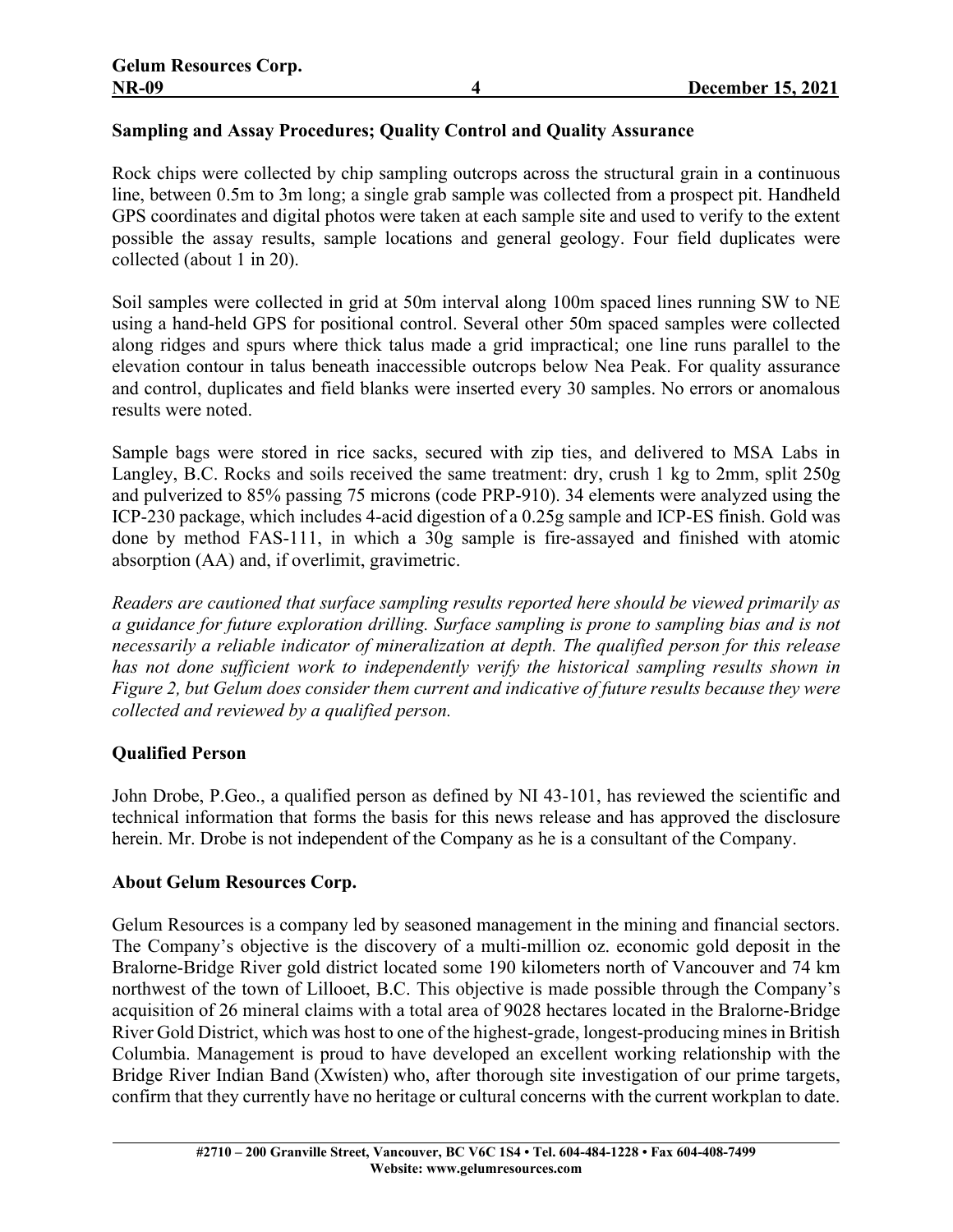For further information please refer to Gelum Resources Corporate Presentation:

#### <https://gelumresources.com/pdf/Gelum-Resources-Deck-Fall-2021.pdf>

### **On Behalf of the Board of Directors**

*David Smith, President*

#### **For further information about Gelum, please contact:**

**David Smith, President [\(dsmith@gelumresources.com\)](mailto:dsmith@gelumresources.com)** Phone: 604 484-1228 Cell : 778-834-1141

#### Neither the CSE nor its Regulation Services Provider (as that term is defined in the policies of the CSE-*Canadian Securities Exchange) accepts responsibility for the adequacy or accuracy of this release.*

#### *Cautionary Statements Regarding Forward Looking Information*

*This presentation contains forward-looking statements and forward-looking information (collectively, "forwardlooking statements") within the meaning of applicable Canadian and US securities legislation. All statements, other than statements of historical fact, included herein including, without limitation, statements regarding any potential increase in shareholder value through the acquisition of undervalued precious metal deposits for development, joint* venture or later disposition, the potential to partner with mine developers to achieve production at any of the Company's properties (existing or future); the potential for the capital costs associated with any of the Company's existing or future properties to be low; the potential for the Company to outline resources at any of its existing or future properties, or to be able to increase any such resources in the future; concerning the economic outlook for the *mining industry and the Company's expectations regarding metal prices and production and the appropriate time to* acquire precious metal projects, the liquidity and capital resources and planned expenditures by the Company, the *anticipated content, commencement, timing and cost of exploration programs, anticipated exploration program* results and the anticipated business plans and timing of future activities of the Company, are forward looking *statements. Forward-looking statements are based on a number of assumptions which may prove incorrect, including,* but not limited to, assumptions about the level and volatility of the price of gold; the timing of the receipt of regulatory *and governmental approvals; permits and authorizations necessary to implement and carry on the Company's planned* exploration programs at its properties; future economic and market conditions; the Company's ability to attract and retain key staff; and the ongoing relations of the Company with its underlying lessors, local communities and *applicable regulatory agencies.*

*Accordingly, the Company cautions that any forward-looking statements are not guarantees of future results or* performance, and that actual results may differ, and such differences may be material, from those set out in the forward-looking statements as a result of, among other factors, variations in the nature, quality and quantity of any *mineral deposits that may be located, the Company's inability to obtain any necessary permits, consents or* authorizations required for its activities, material adverse changes in economic and market conditions, changes in the *regulatory environment and other government actions, fluctuations in commodity prices and exchange rates, the* inability of the Company to raise the necessary capital for its ongoing operations, and business and operational risks normal in the mineral exploration, development and mining industries, as well as the risks and uncertainties disclosed *in the Company's most recent management discussion and analysis filed with various provincial securities commissions in Canada, available at www.sedar.com. The Company undertakes no obligation to update publicly or* release any revisions to these forward-looking statements to reflect events or circumstances after the date of this presentation or to reflect the occurrence of unanticipated events except as required by law. All subsequent written or